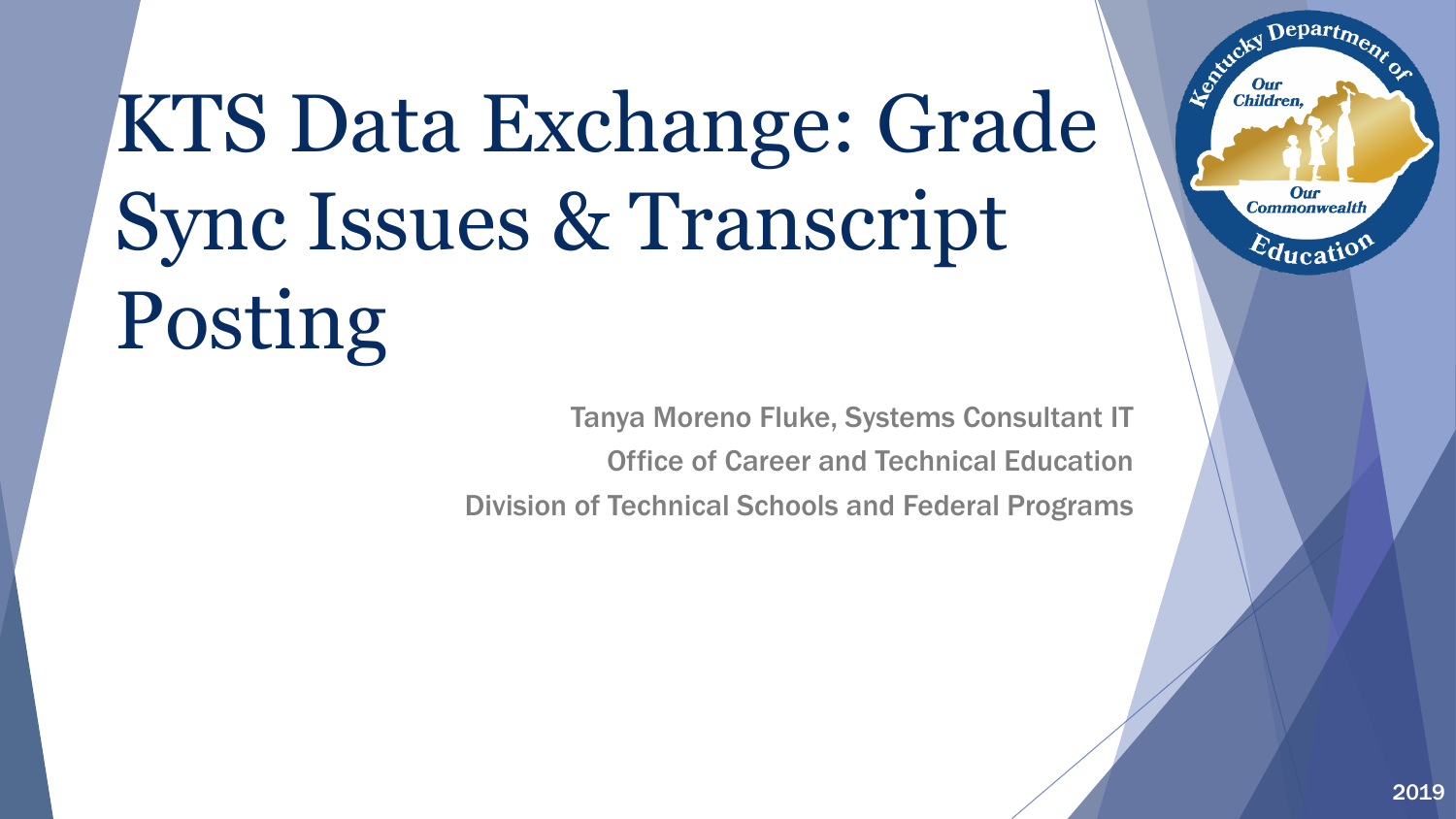#### Course Setup

The first step to ensure a successful grades sync is proper course setup

Department

Our<br>Commonwealth

Education

Established I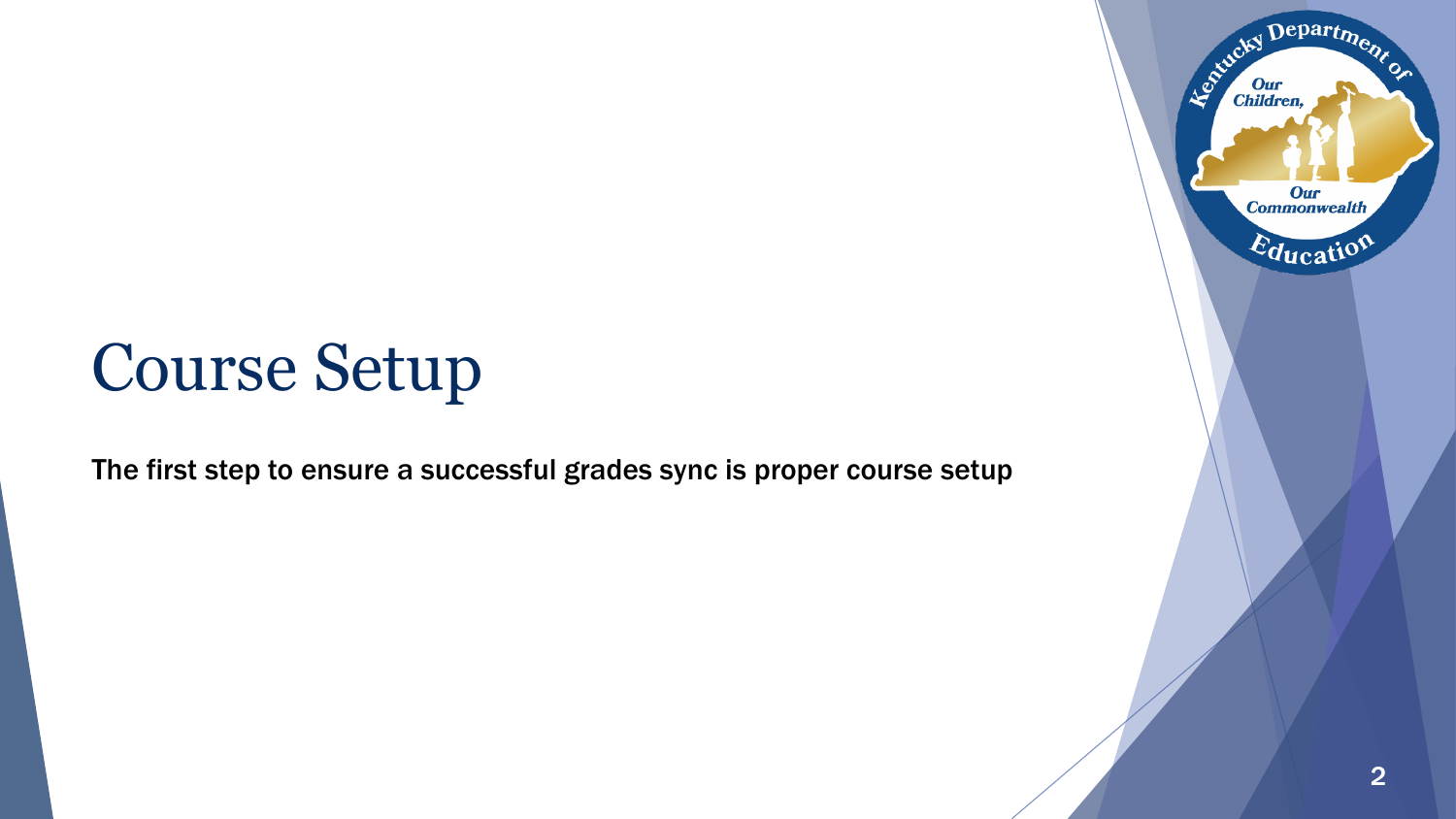## Proper Setup of Courses

- Proper initial setup of the courses for the KTS Data Exchange is of the utmost importance
- Improper setup can cause a multitude of issues
- Familiarize yourself with the KTS Data Exchange webpage
- Refer to these important setup documents and previous PowerPoint trainings to assist you with proper setup:
	- [KTS Course Setup Guide](https://education.ky.gov/districts/tech/sis/Documents/KSIS-KTS_CourseSetup-HighSchool.pdf)
	- [KTS Grading Task Setup](https://education.ky.gov/districts/tech/sis/Documents/KSIS-KTSGradingTask_Setup.pdf)
	- [KTS Grade Calc Options Setup](http://education.ky.gov/districts/tech/sis/Documents/KTS_Grade_Calc_Options_Setup.pdf) (Technical Schools Only)
	- [Grade Sync Troubleshooting Guide](http://education.ky.gov/districts/tech/sis/Documents/Grade_Sync_Troubleshooting_Guide.pdf)

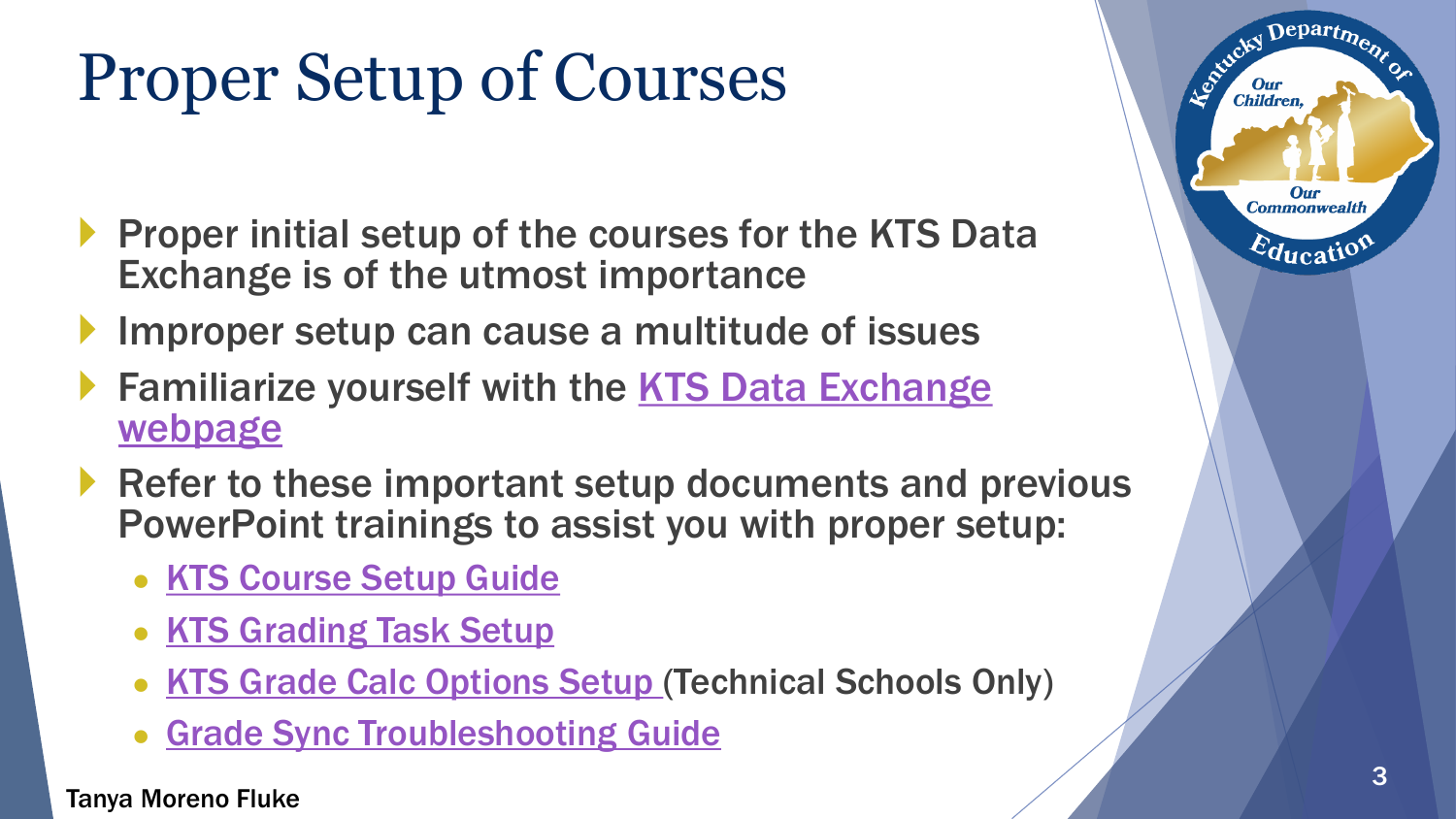#### **KTS Data Exchange Course Creation Flow**

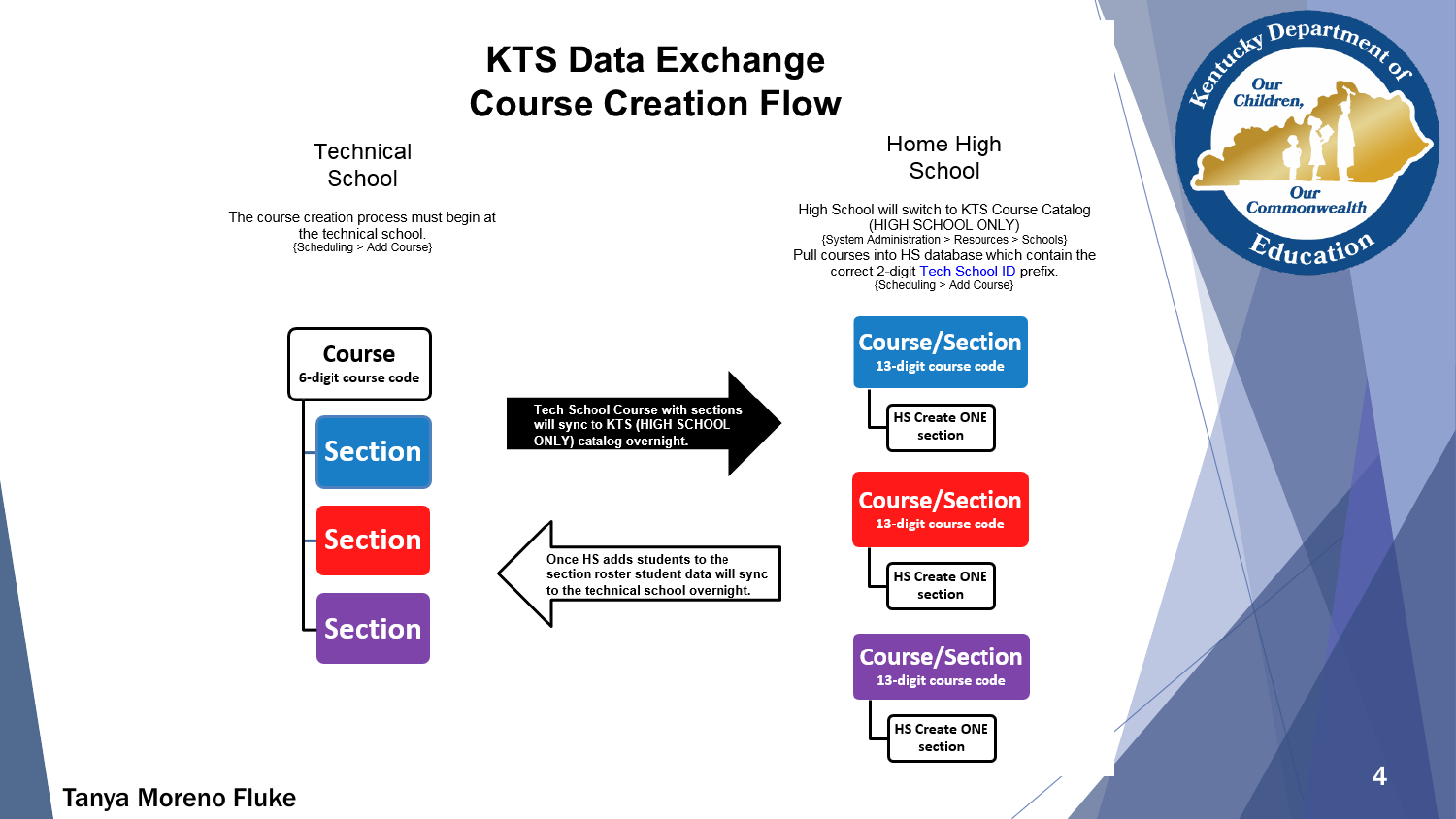## Selecting the Correct Course Code

- To ensure the high schools locate the correct course, it is recommended that the technical schools supply their feeder high schools with a master schedule which contains the deciphered 13-digit codes.
	- [Explanation of Course Codes](https://education.ky.gov/districts/tech/sis/Documents/Explanation_of_Course_Codes.pdf)
	- [KTS School ID Numbers](https://education.ky.gov/districts/tech/sis/Documents/KTS_Technical_School_ID_Numbers.pdf)

 $Depart_{\boldsymbol{D}}$ 

Our **Commonwealth** 

 $E_{\text{ducati}}$ 

Leonida Child

Children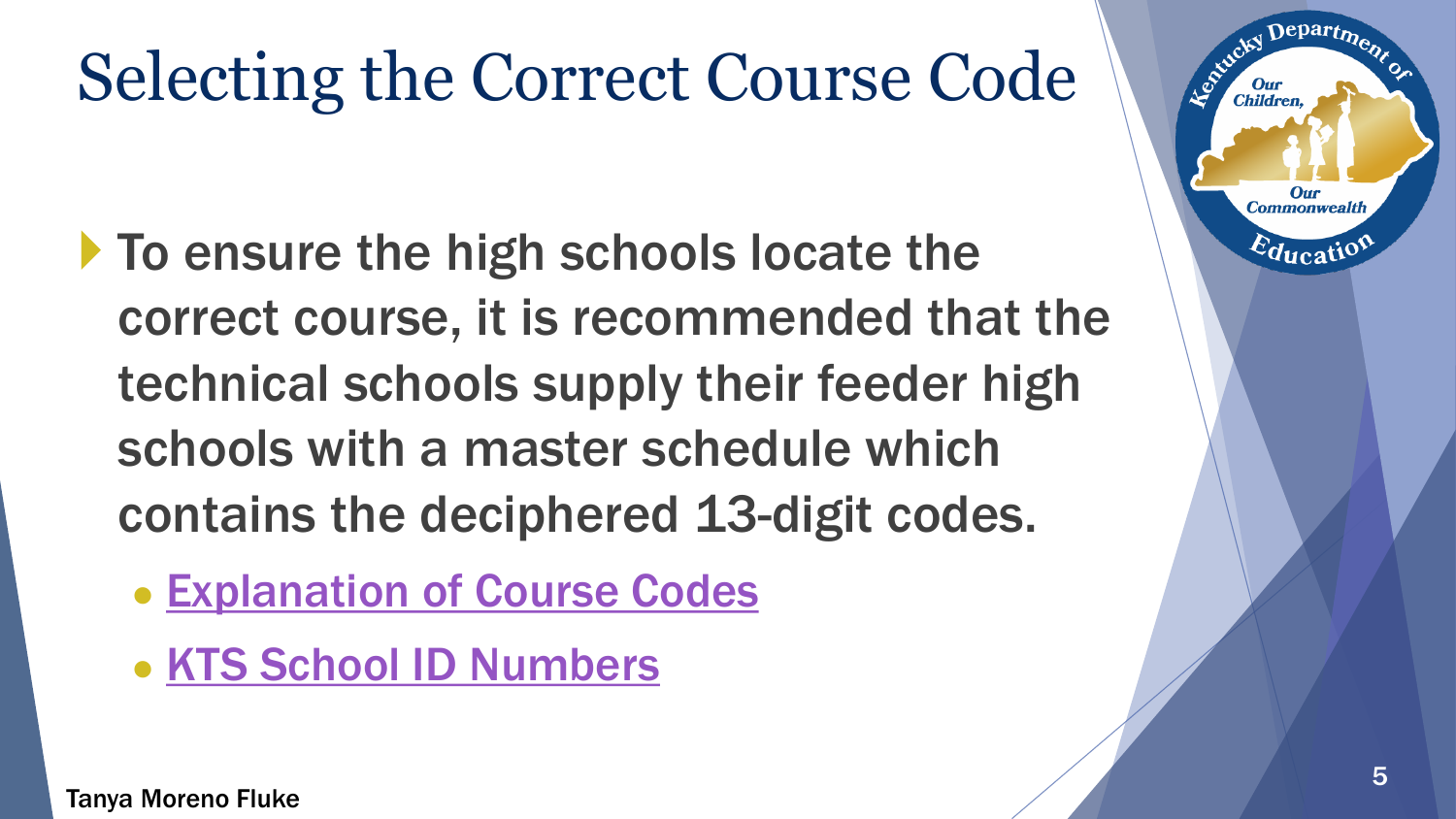# Read & follow the setup documents

#### DO NOT…

 $\checkmark$  deviate from the setup directions.

 $\checkmark$  set the courses up using any "discovered short-cuts"

DO…

- reference, read and follow the [KTS Course Setup Guide](https://education.ky.gov/districts/tech/sis/Documents/KSIS-KTS_CourseSetup-TechnicalSchools.pdf) to properly set the CTE Courses up in your district database.
- make sure you refer to page 2 of the KTS Course Setup Guide to switch to the correct course catalog *before* you try to locate the course through Scheduling > Add Course
- $\checkmark$  contact your technical school principals with any questions regarding proper setup, if you are a high school
- Contact [KTS Support w](mailto:tanya.fluke@education.ky.gov; ktssupport@education.ky.gov?subject=KTS Course Setup Question)ith any questions regarding proper setup, if you are a technical school

Tanya Moreno Fluke

Departme.

Our **Commonwealth** 

 $E_{\text{ducatio}}$ 

Le Child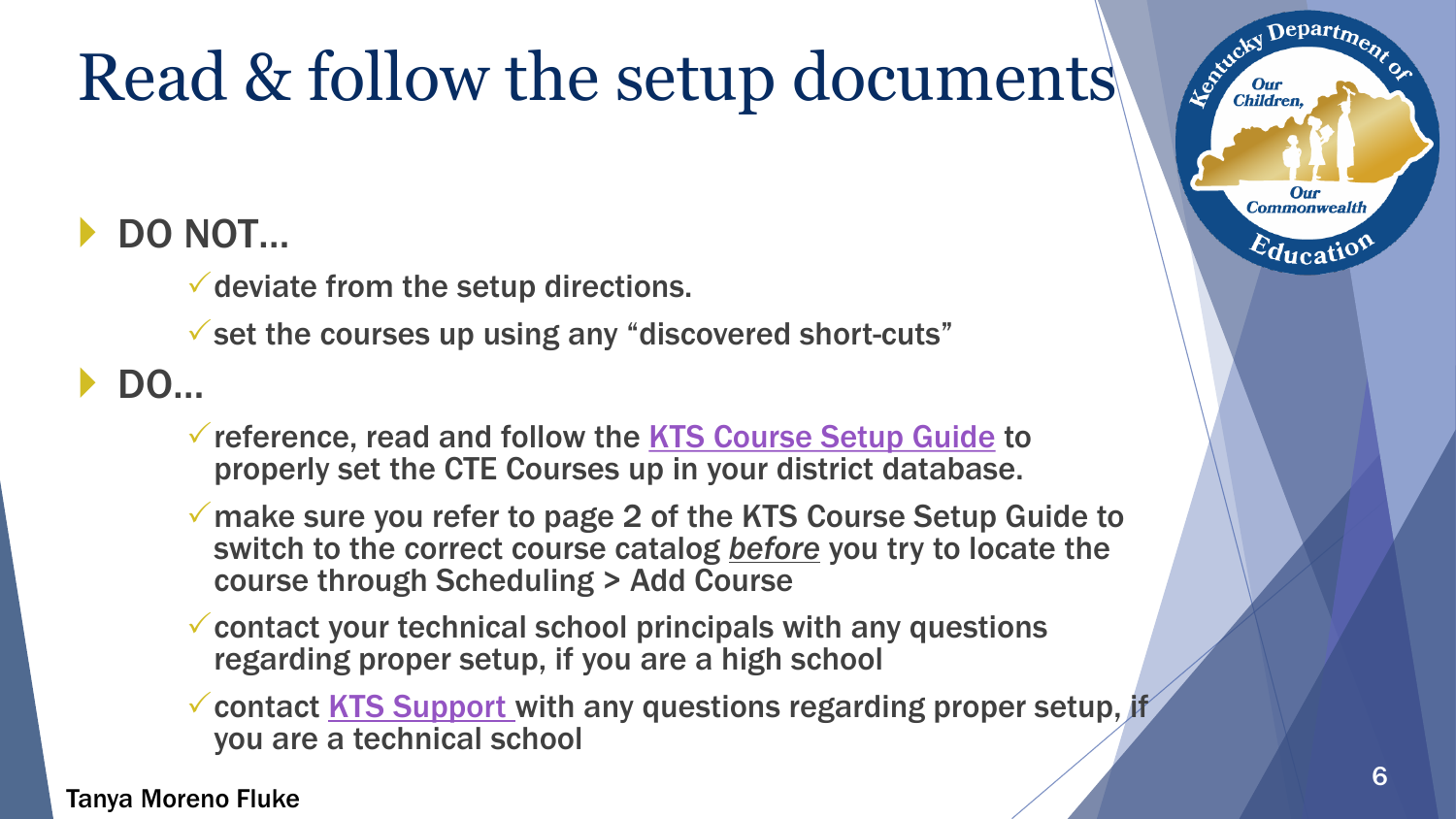### Grading Tasks Setup

Do not forget to setup the Grading Tasks, according to recommendations, for each CTE course

Departme.

**Our Commonwealth** 

 $E_{\text{ducatio}}$ 

Entreted I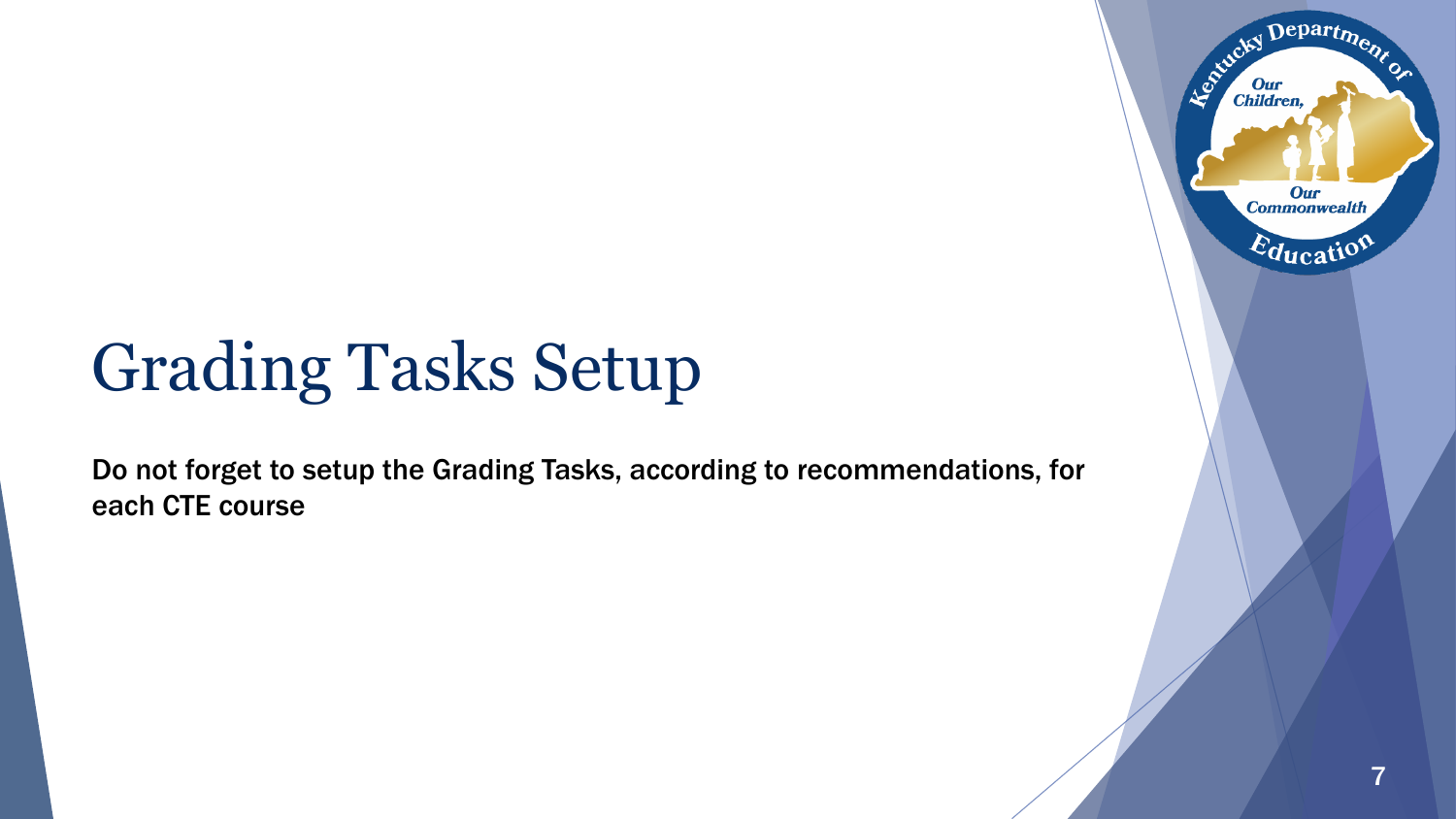## Important Grading Tasks Details

- Reference the [KTS Grading Task Setup](https://education.ky.gov/districts/tech/sis/Documents/KSIS-KTSGradingTask_Setup.pdf) document to assist with proper setup
- Technical schools only should also reference the [KTS Grade Calc Options Setup](http://education.ky.gov/districts/tech/sis/Documents/KTS_Grade_Calc_Options_Setup.pdf) document to complete the setup process for their courses
- Only use CTE Term Grade, CTE Final Grade and CTE Final Exam grading tasks
	- Other grading tasks can be used for calculating purposes, but they will not sync
- For CTE Term Grade, CTE Final Grade and CTE Final Exam grading tasks use each of those grading tasks only ONCE
	- If you notice more than one of these grading tasks attached to a course, DO NOT DELETE, notify [KTS Support i](mailto:tanya.fluke@education.ky.gov; ktssupport@education.ky.gov?subject=Duplicate Grading Tasks)mmediately.
- Only one Active Mask should be checked at a time
	- More than one checked will produce an error and an unsuccessful sync of grades
- Use the Grading Window feature to change the Active Masks in mass
	- Grading & Standards > Grading Window

#### Tanya Moreno Fluke

Departme.

**Our Commonwealth** 

 $\varepsilon_{\text{ducati}}$ 

Entreky I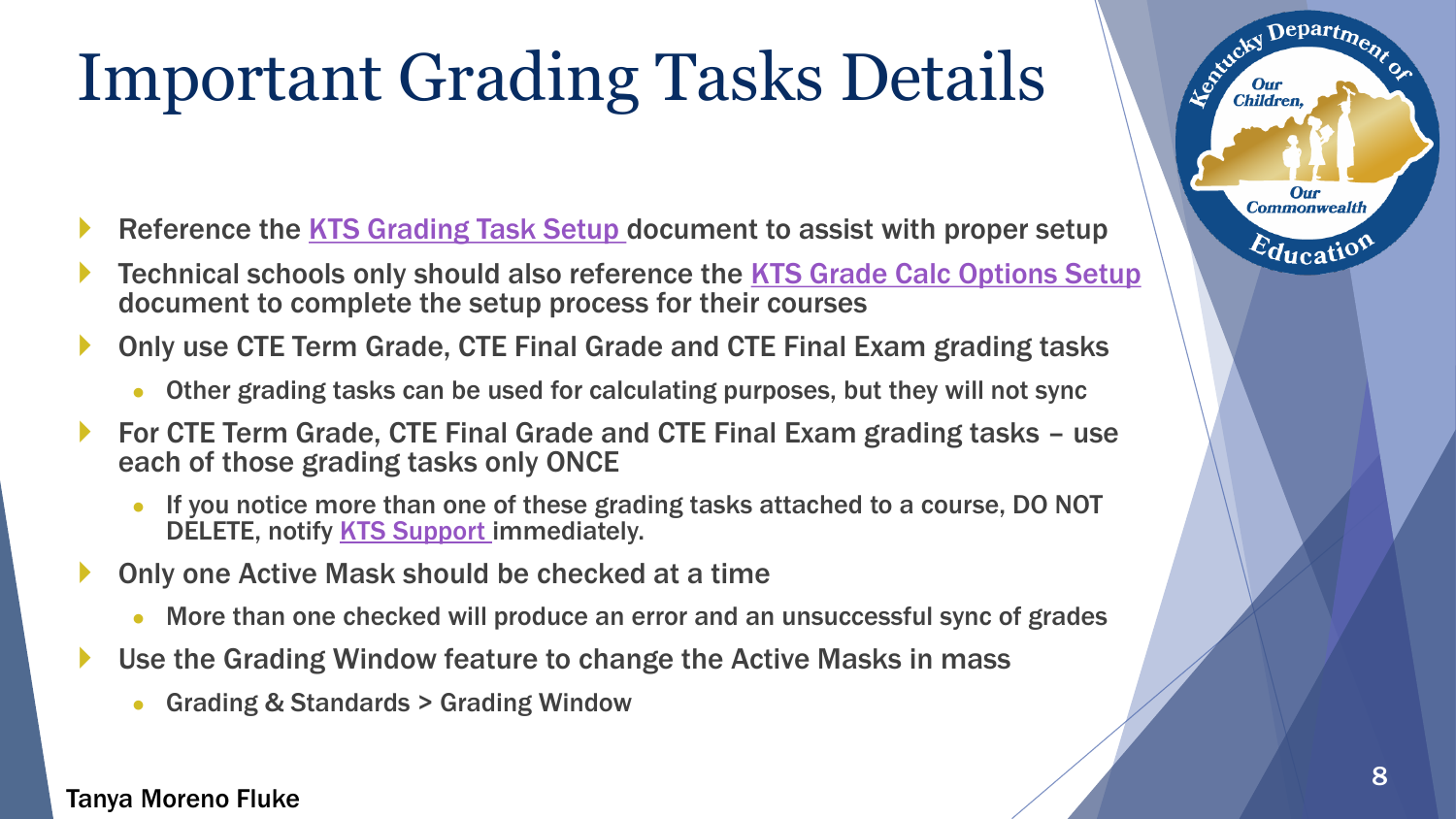### Process Alert Messages

- I am still finding school districts who have not completed the basic group setup process to allow their staff and the KDEAdmin account to view KTS messages
	- Follow the directions in the **[Data Exchange User Group Setup](http://education.ky.gov/districts/tech/sis/Documents/KSIS-KTS_AddUserGroup.pdf) document to** complete this process for your district
	- I use the KDEAdmin account to view your district data, and it is impossible for me to assist with KTS Support issues if my account is not properly setup to view KTS messages
- Check the Process Alert area of your IC homepage for any possible KTS messages
	- Process alert messages explain issues down to the specific course number and section
	- KTS messages will vary depending on the setup issue involved
	- KTS messages are the first step to troubleshooting a grade sync issue

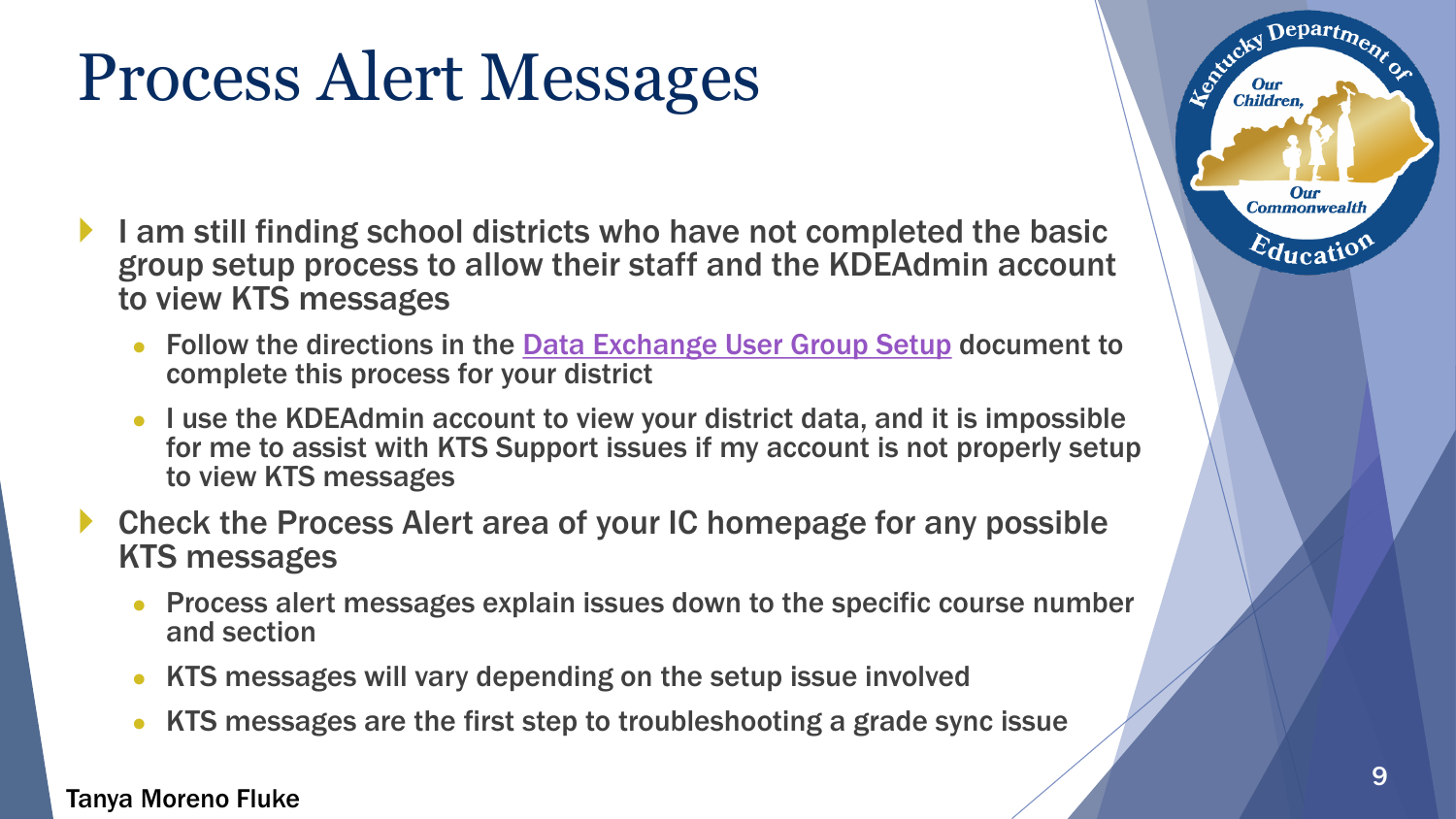

## Troubleshooting Grade Sync Issues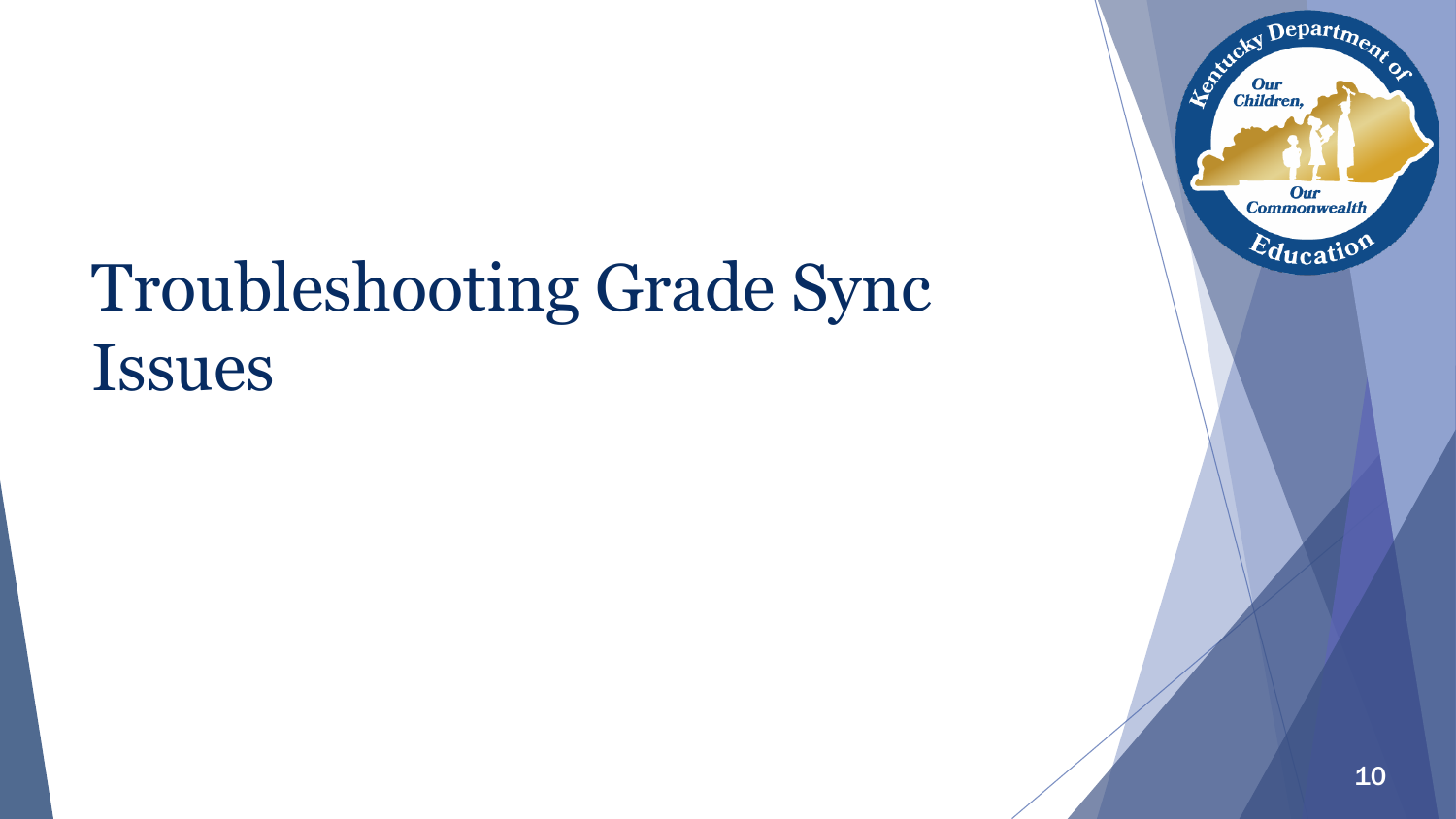#### Troubleshooting Steps for High Schools

- If you have an issue with the syncing of your technical school grades:
	- 1. Check the Process Alert area for any KTS messages
	- 2. Run a Grades Report (Grading & Standards > Reports > Grades Report)
	- 3. Check course Grading Tasks tab and make sure t he grading tasks have the proper Active Mask checked and that multiple Active Masks are not checked
	- 4. Refer to the documentation made available to you through the KTS Data Exchange webpage
		- The Grade Sync Troubleshooting Guide is a two-page document that will walk you through the steps you should take when troubleshooting grade sync issues
	- 5. Communicate the issue with your technical school principal

Depart<sub>m</sub>

**Our Commonwealth** 

 $\varepsilon_{\text{qucati}}$ 

Estucky I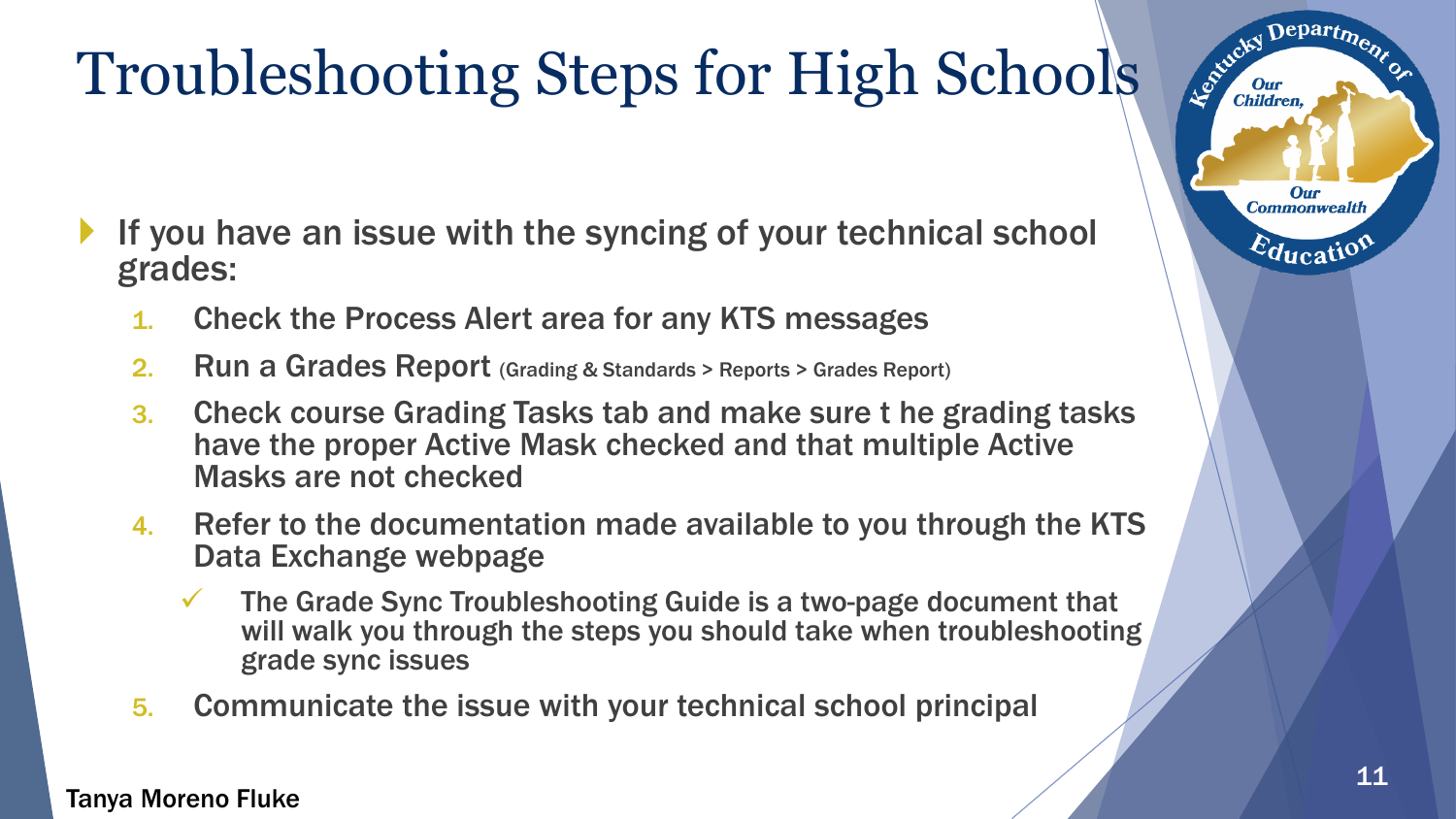#### Troubleshooting Steps for Tech Schools

- If the high school makes you aware of a grade sync issue:
	- 1. Run a Grades Report (Grading & Standards > Reports > Grades Report)
	- 2. Run a Grade Book Usage Report (Grading & Standards > Reports > Gradebook Usage)
		- Only POSTED grades will sync
	- 3. Check course Grading Tasks tab to ensure the grading task that is not syncing has the correct Active Mask checked
		- $\checkmark$  Only ONE Active Mask can be checked at a time
	- 4. Make sure the [Grade Calc Options](http://education.ky.gov/districts/tech/sis/Documents/KTS_Grade_Calc_Options_Setup.pdf) tab has been properly setup for the course.
	- 5. Communicate with the high school to coordinate the syncing process by selecting the correct Active Masks at both schools
	- 6. Refer to the documentation made available to you through the KTS Data Exchange webpage
		- $\checkmark$  The Grade Sync Troubleshooting Guide is a two-page document that will walk you through the steps you should take when troubleshooting grade sync issues

#### Tanya Moreno Fluke

Departme.

**Our Commonwealth** 

 $\varepsilon_{\text{ducati}}$ 

Le Childre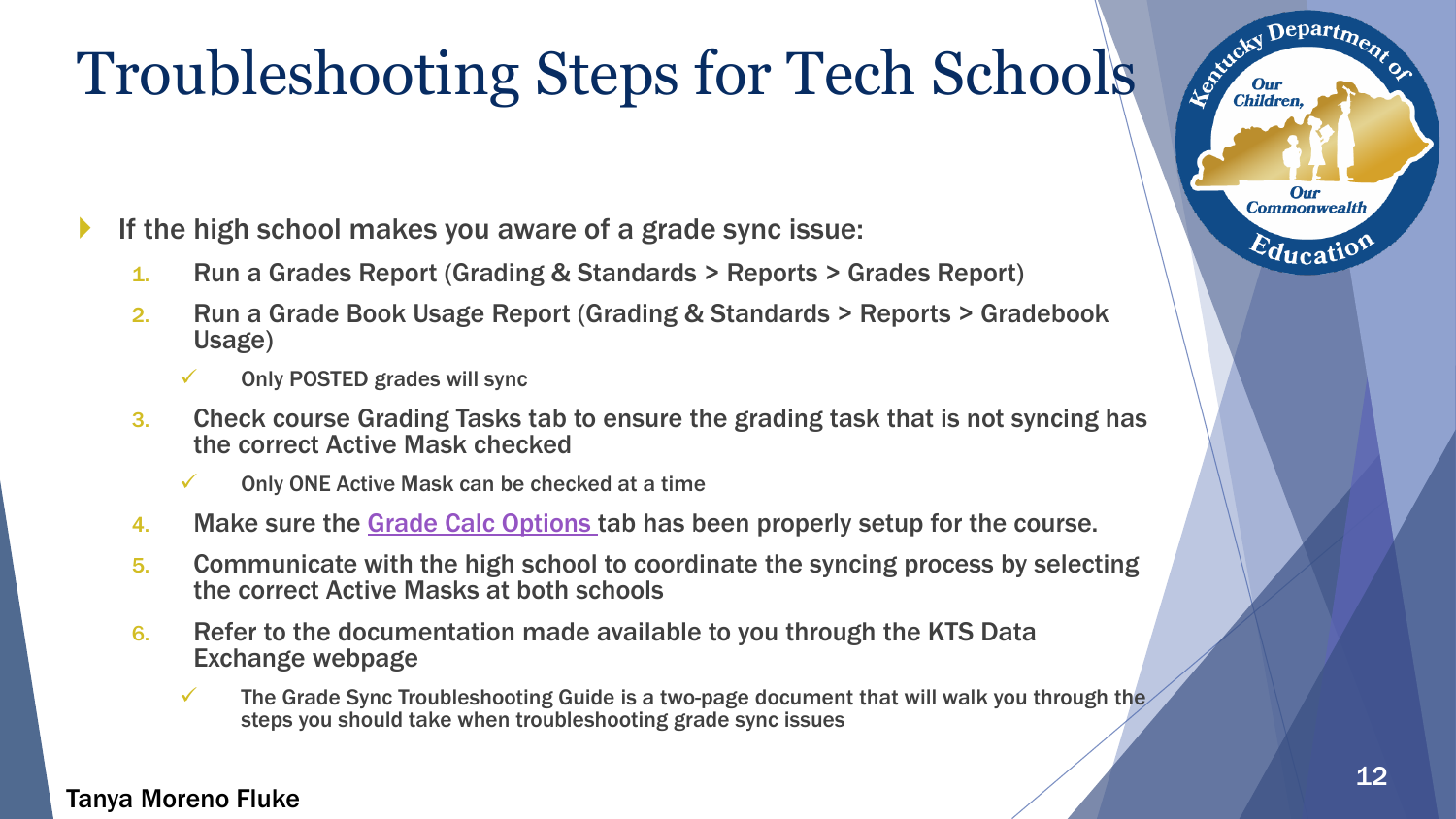# Also Keep in Mind the Date Ranges

- If the date ranges of the term schedule for the high school vary from the date ranges of the term schedule at the technical school, this will affect the Active Mask selected
	- Example: It's October  $1<sup>st</sup>$ , and the technical school is now in their 2<sup>nd</sup> Term date range; however, in the high school database it is still Term 1. To sync a grade on October 1, the high school's Active Mask should be set to Term 1, and the technical school's Active Mask should be set to Term 2.

epart<sub>m</sub> Le Child **Our**<br>Children Our **Commonwealth**  $\varepsilon_{\text{ducati}}$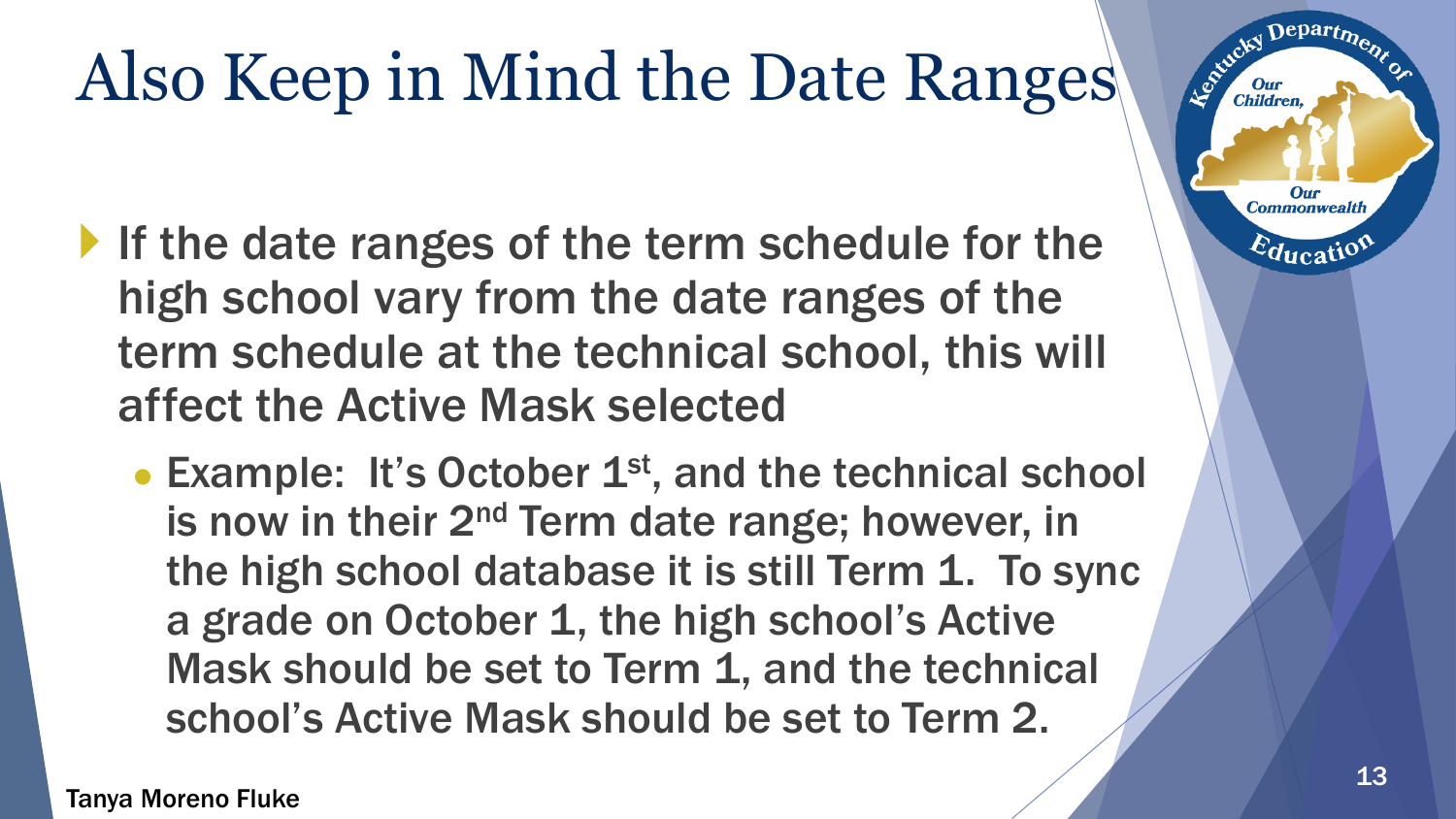### Term Schedule Overlap Issue

- If a technical school services more than one high school they will probably experience term schedule overlap issues, especially if the technical school has one term courses on their master schedule
- Students will disappear from the technical school roster when the term dates at the high school end before the technical school's term dates
	- Technical school teachers will no longer be able to take attendance or modify gradebook records for these students
- The issue must be corrected in the high school database:
	- The high school must go to the section of the course and check the previous and/or the next term box in the section schedule placement
	- This will repopulate the students data back into the roster at the technical school the next day



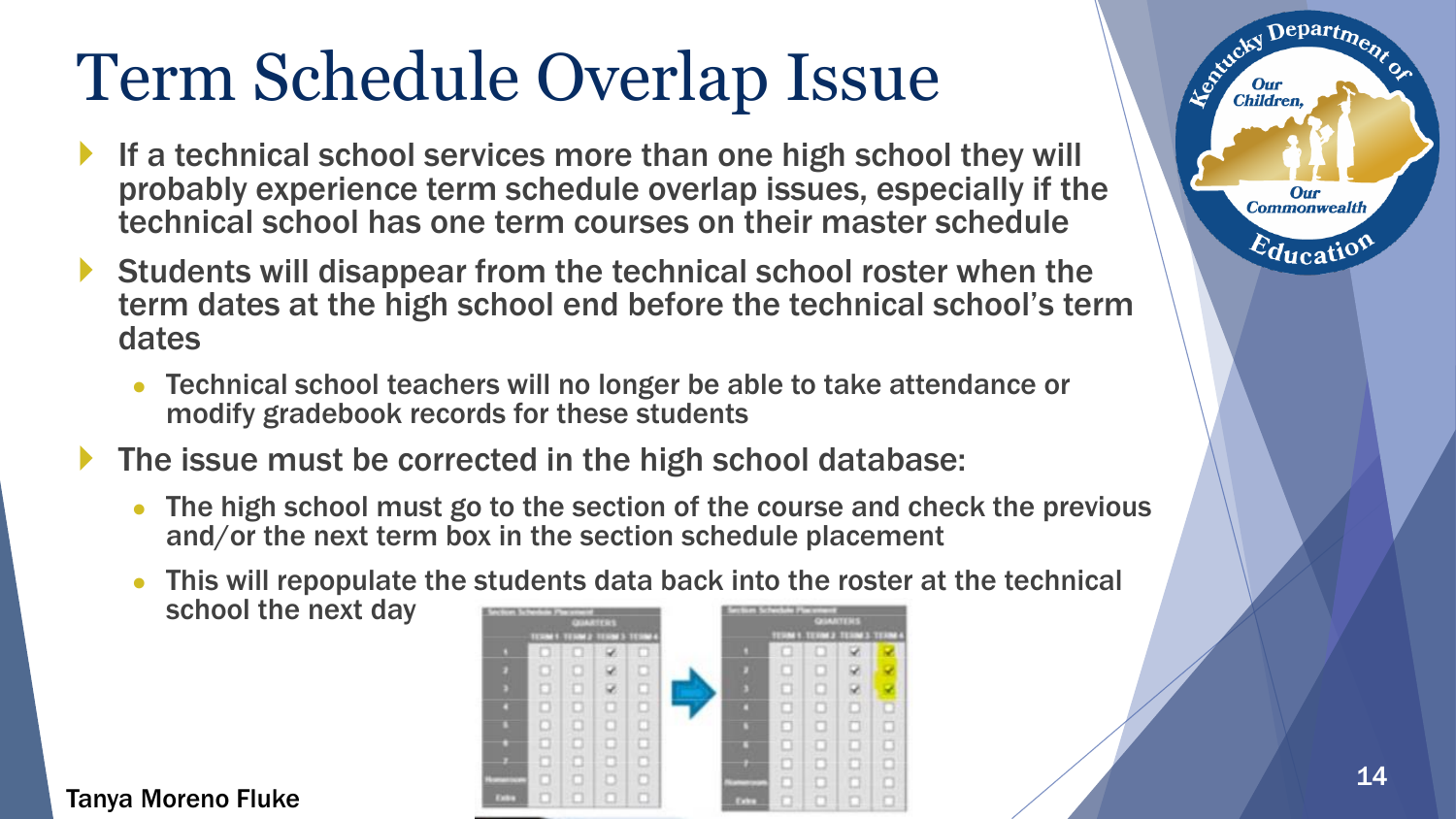### Active Mask Information

- ▶ You may have noticed A LOT of discussion about Active Masks in this presentation. This is because Active Masks are the KEY to the KTS Data Exchange. More times than not if you experience a grade sync issue the reason is due to an Active Mask issue.
	- Remember...
		- $\checkmark$  Only ONE Active Mask term should be checked at a time
		- $\checkmark$  If the date ranges of the term schedule for your high schools are different than the date ranges of the term schedule at the technical school, this may affect the Active Mask you want to select
		- $\checkmark$  The Active Mask selected at the technical school must be on the Term within the date range of the Term selected at the high school
		- $\checkmark$  Grades will not sync if the date range of the Terms at the high school and technical school do not overlap



Departme.

Our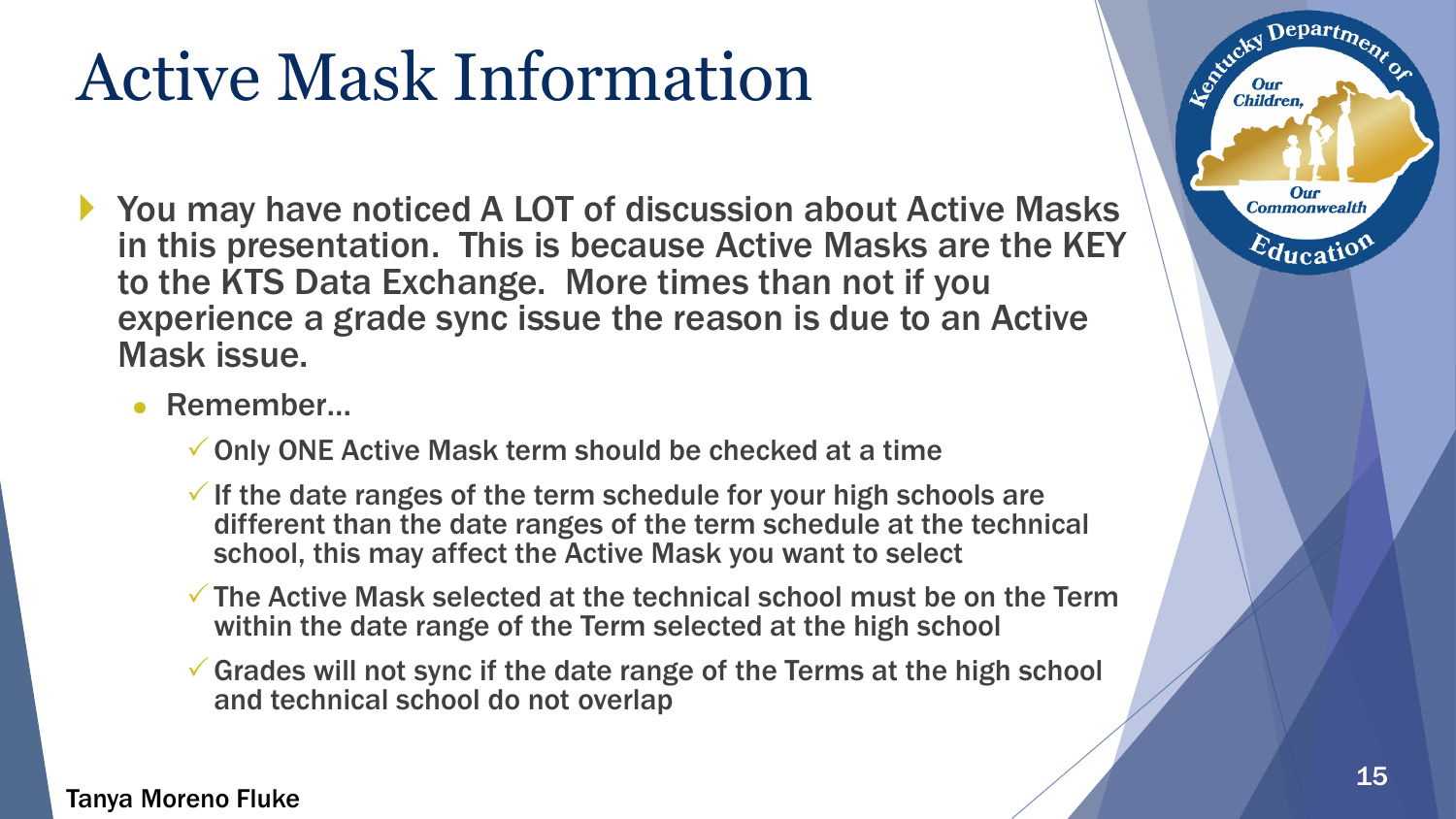### Score Groups

- Area Technology Centers (ATCs) must use the CTE Numeric or the CTE Pass/Fail Score Groups
- High schools and CTCs are not required to use the CTE Numeric Score Group, but the high school must use a score group that matches the CTE Numeric Score Group on the Minimum % column
- Any courses in a district that utilize the CTE Numeric Score Group WILL NOT post to transcripts unless the GPA Value columns are completed. For example, an A is worth 4, a B is worth 3, etc.
	- For technical school grades to successfully post to transcripts at the high school, GPA values must be completed for any score group chosen
- The CTE Numeric Score Group was pushed out to all districts for use with the KTS Data Exchange. Once in your district database, you have the ability to modify this score group according to your district needs. However, there are a few things within the score group that you DO NOT want to change:
	- $\checkmark$  Do not change the name of the score group
	- $\checkmark$  Do not change the Minimum % column at all
	- $\checkmark$  Do not delete any of the rows
- You MAY change:
	- $\checkmark$  The Name column and the Score to accommodate your district needs. For example, right now you only see a numeric entry for both the Name and the Score columns (example: 100)
	- $\checkmark$  You MAY change that to add a letter grade as well, but you have to do it for BOTH the Name and the Score columns, (example: 100/A)

 $\checkmark$  You MAY check and uncheck the Passing Score boxes to accommodate your district policy

Tanya Moreno Fluke



Department

**Our Commonwealth** 

 $\varepsilon_{\text{ducatio}}$ 

Entreter I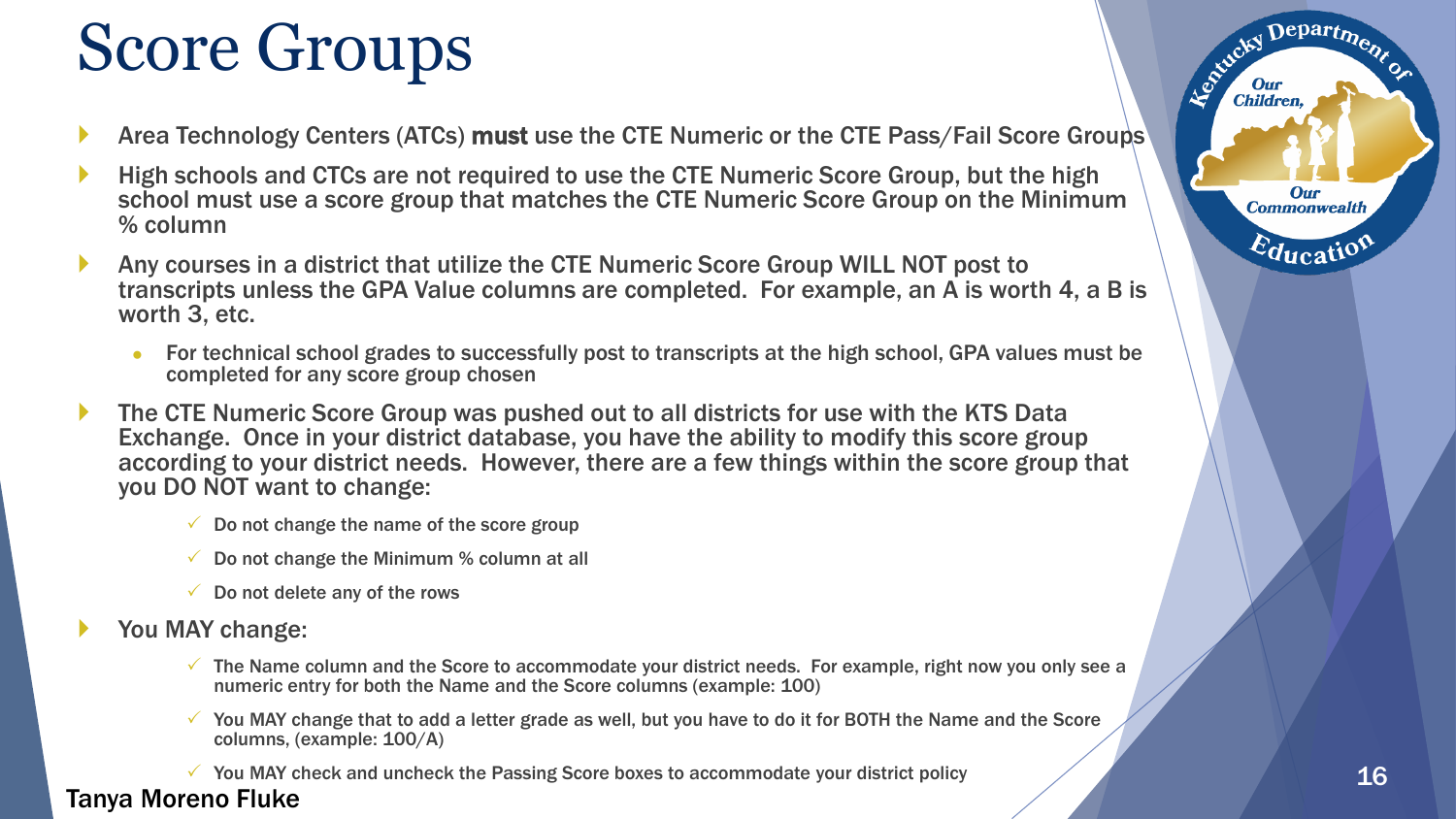# High School Report Card Templates

- Report card templates at the high school must be updated to add the CTE Term Grade and CTE Final Grade grading tasks
- ▶ Without these grading tasks, KTS grades will not show up on a high school progress report or report card
- If you are having trouble with KTS grades not showing on your report cards, contact your district Infinite Campus administrator

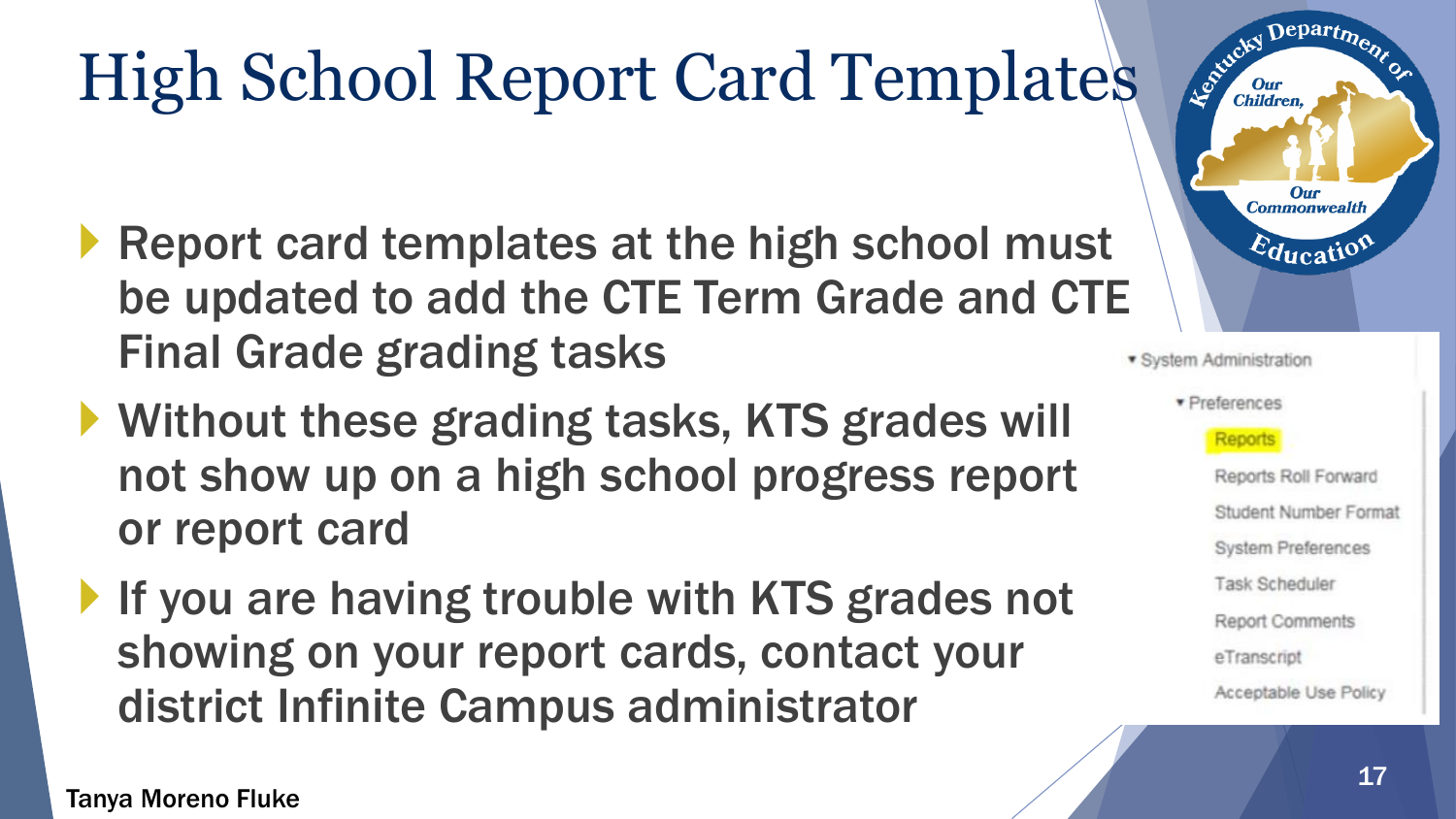#### Transcripts

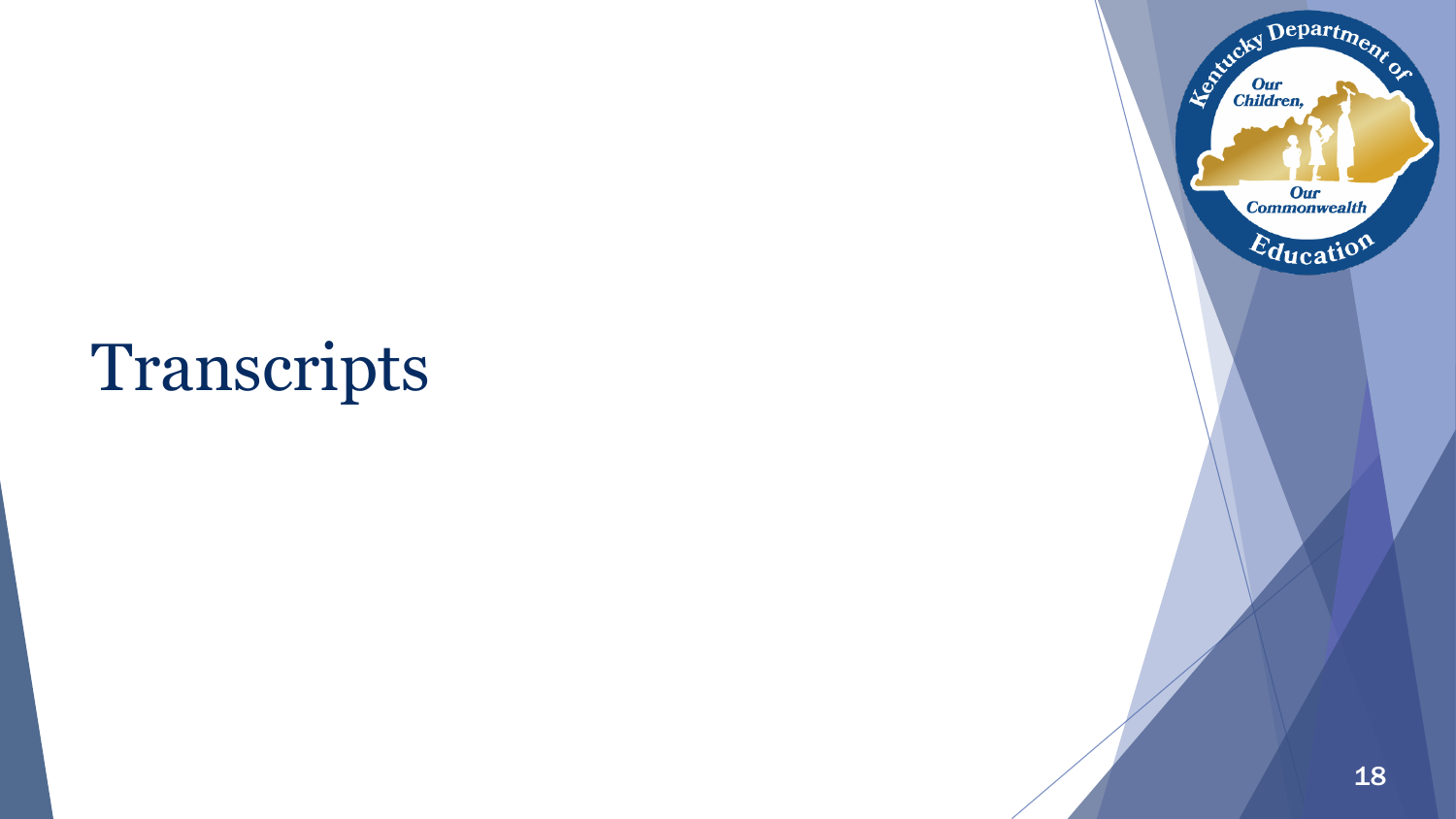#### Transcripts for High Schools & CTCs

- Each high school is in charge of when they want to post transcripts in their district
- Things high schools & district must keep in mind with posting CTE Final Grades:
	- **Posted CTE Final Grades that successfully sync to the high schools are what** will post to transcripts
	- If CTE Final Grades do not post to transcripts check the following:
		- $\checkmark$  Run a Grades Report (Grading & Standards > Reports > Grades Report) to see if the CTE Final Grades have synced into your high school database
			- If no CTE Final Grades populate on the Grades Report, contact your technical school so you both can begin [Grade Sync Troubleshooting](http://education.ky.gov/districts/tech/sis/Documents/Grade_Sync_Troubleshooting_Guide.pdf)
		- $\checkmark$  Check the score group used for your CTE courses (i.e. CTE Numeric) to ensure the GPA Value columns have been properly filled in
		- $\checkmark$  Check the CTE Final Grade grading task (Grading & Standards  $>$  Grading Tasks) to ensure the Post to Transcript box is checked
		- $\checkmark$  From the course level, go to the Grading Tasks tab and select the CTE Final Grade. Ensure that a Score Group is selected, a Credit value is entered, and a Credit Type is selected. Make sure the proper Term Mask and Active Mask box is checked

#### Tanya Moreno Fluke

Department

**Our Commonwealth** 

 $\varepsilon_{\text{ducati}}$ 

Established I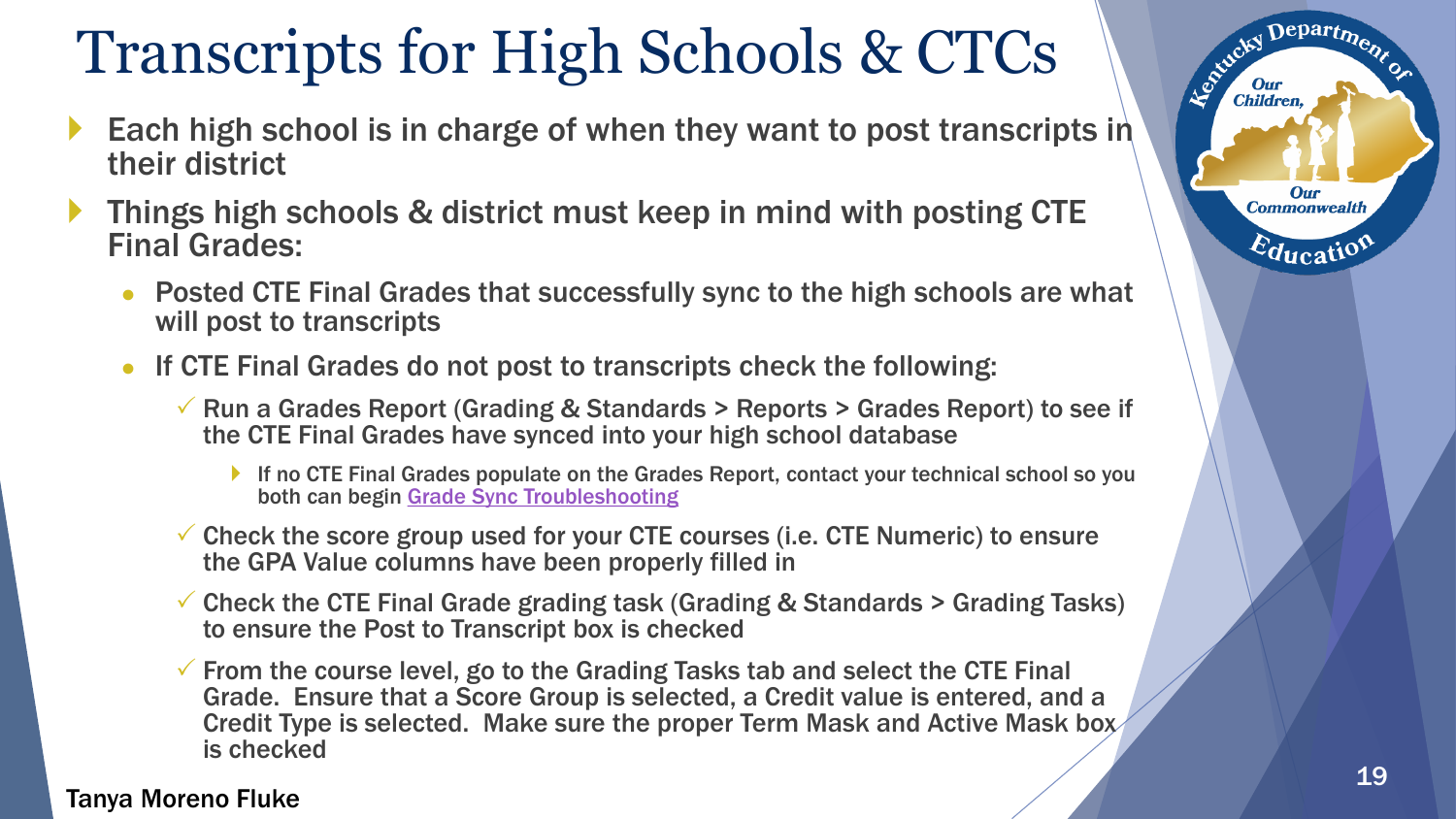#### Transcripts for ATCs

- ▶ Tanya Fluke will send out notification at least one week before transcripts will be posted in the technical school database
- **Tanya Fluke will run the Transcript Post tool**
- Make sure the course is properly set up BEFORE Tanya Fluke runs the Transcript Post tool.
- From the course level, go to the Grading Tasks tab and select the CTE Final Grade. Ensure that a Score Group is selected, a Credit value is entered, and a Credit Type is selected. Make sure the proper Term Mask and Active Mask box is checked
- Remember that only posted CTE Final Grades will post to transcripts
- If CTE Final Grades do not post to transcripts check the following:
	- $\sqrt{R}$  Run a Grades Report (Grading & Standards > Reports > Grades Report) to see if the teacher has posted a grade to the CTE Final Grade grading task

Tanya Moreno Fluke

Departme.

Our **Commonwealth** 

 $\varepsilon_{\text{ducatio}}$ 

Le Child

**Children**